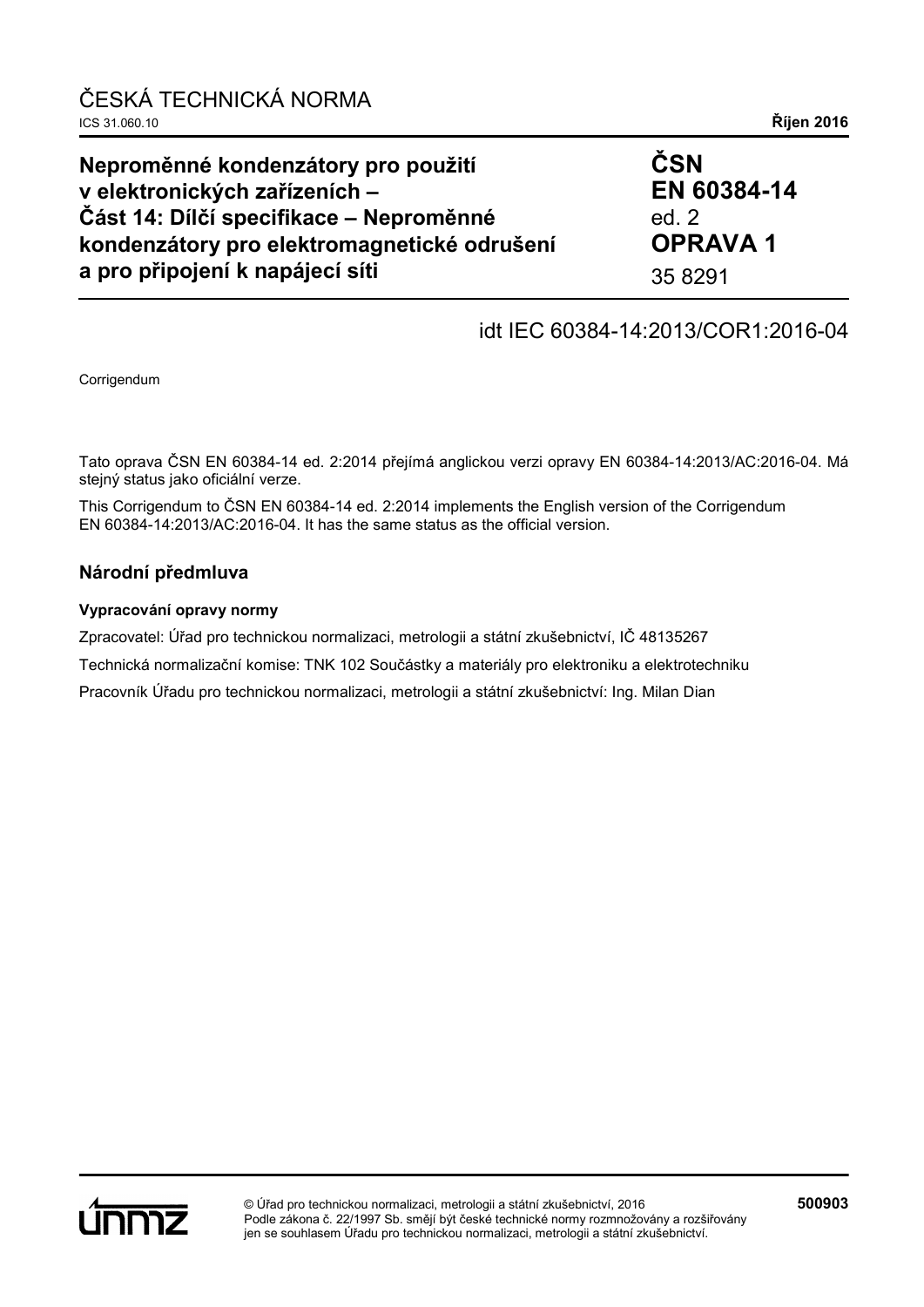ČSN EN 60384-14 ed. 2/Opr. 1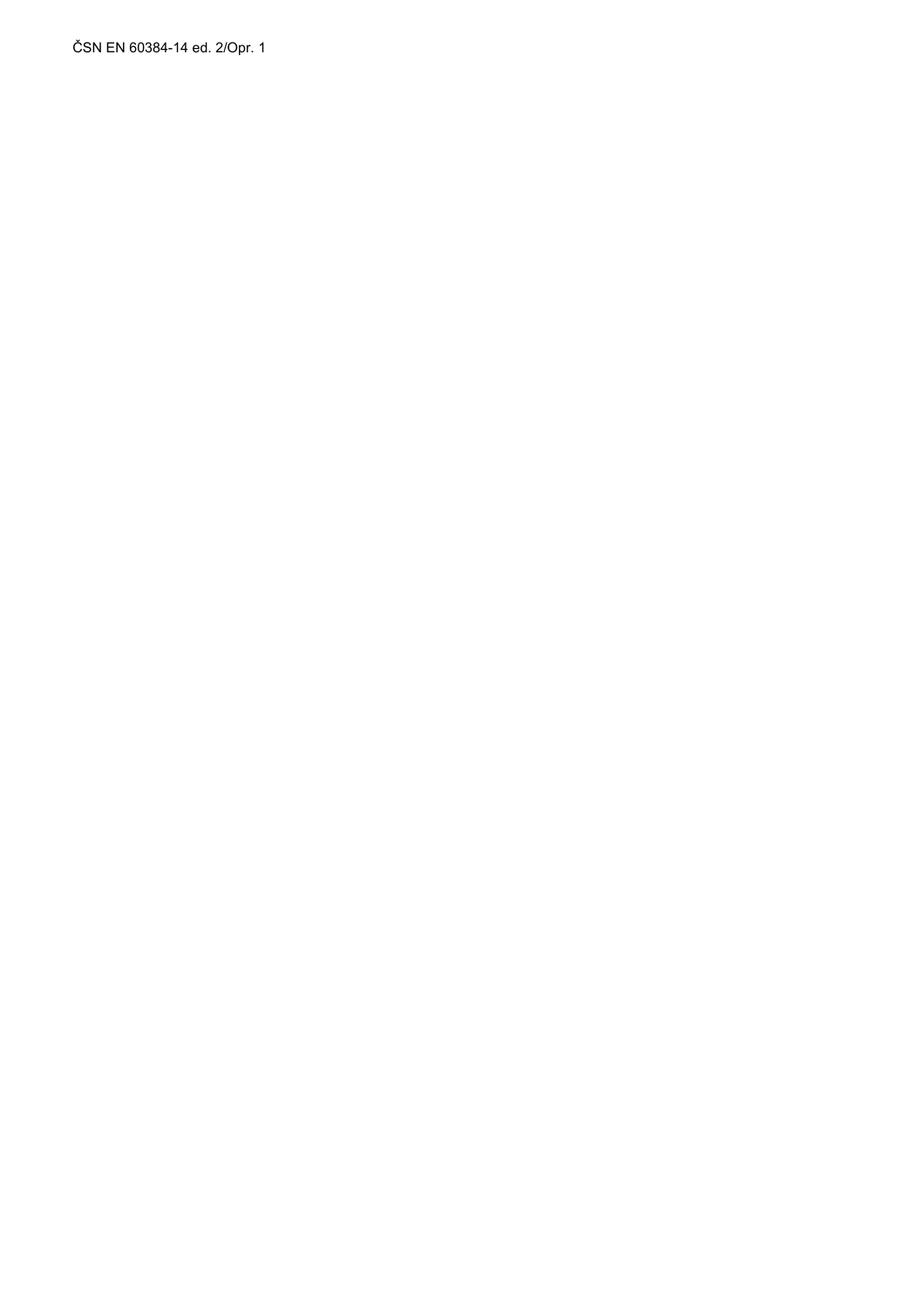# EUROPEAN STANDARD NORME EUROPÉENNE EUROPÄISCHE NORM

# **EN 60384-14:2013/AC:2016- 04**

April 2016

ICS 31.060.10

English Version

# Fixed capacitors for use in electronic equipment - Part 14: Sectional specification - Fixed capacitors for electromagnetic interference suppression and connection to the supply mains (IEC 60384-14:2013/COR1:2016)

Condensateurs fixes utilisés dans les équipements électroniques - Partie 14: Spécification intermédiaire - Condensateurs fixes d'antiparasitage et raccordement à l'alimentation (IEC 60384-14:2013/COR1:2016)

 Festkondensatoren zur Verwendung in Geräten der Elektronik - Teil 14: Rahmenspezifikation - Festkondensatoren zur Unterdrückung elektromagnetischer Störungen, geeignet für Netzbetrieb (IEC 60384-14:2013/COR1:2016)

This corrigendum becomes effective on 29 April 2016 for incorporation in the English language version of the EN.



European Committee for Electrotechnical Standardization Comité Européen de Normalisation Electrotechnique Europäisches Komitee für Elektrotechnische Normung

**CEN-CENELEC Management Centre: Avenue Marnix 17, B-1000 Brussels** 

© 2016 CENELEC All rights of exploitation in any form and by any means reserved worldwide for CENELEC Members.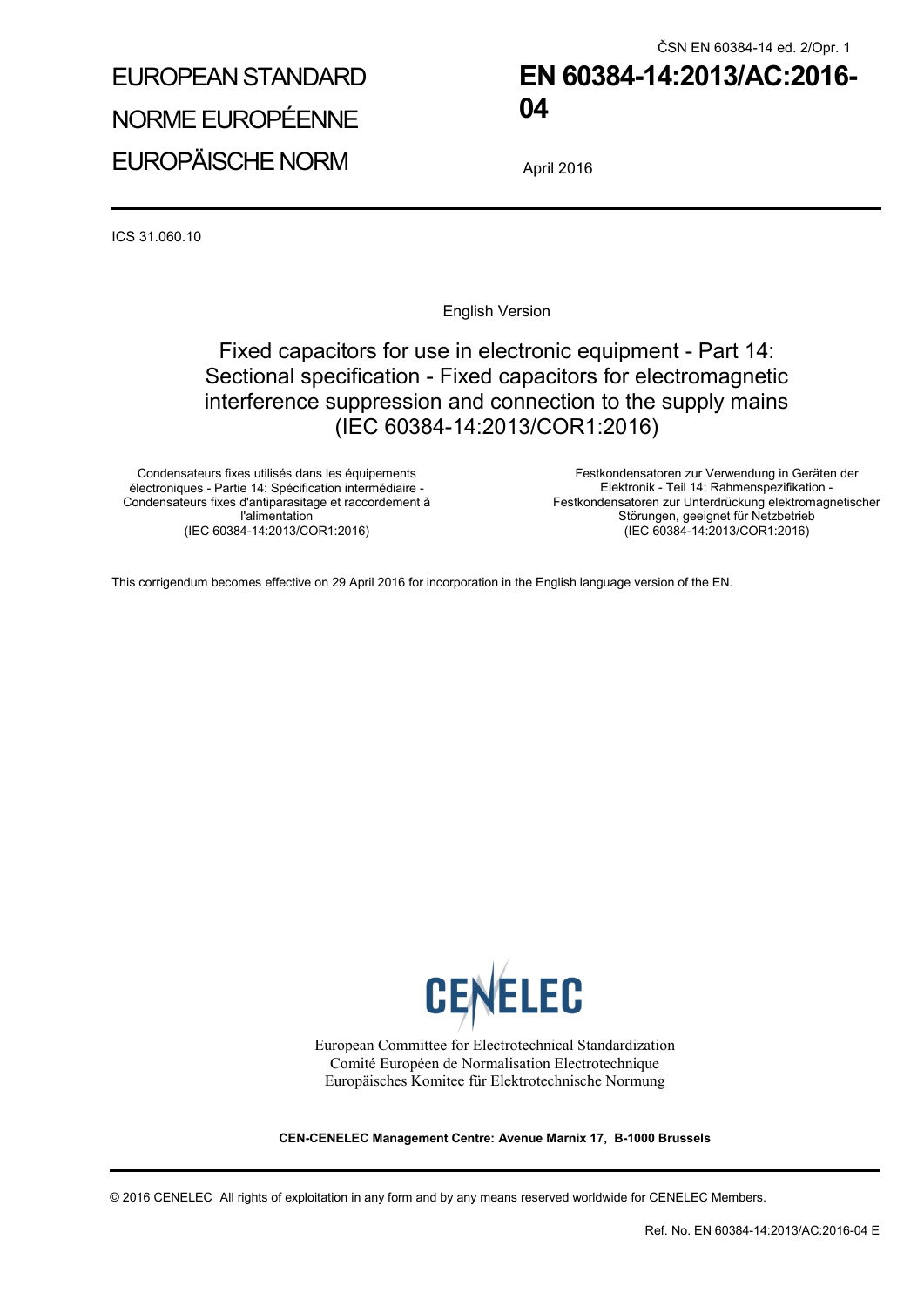EN 60384-14:2013/AC:2016-04

ČSN EN 60384-14 ed. 2/Opr. 1

## **Endorsement notice**

The text of the corrigendum IEC 60384-14:2013/COR1:2016 was approved by CENELEC as EN 60384-14:2013/AC:2016-04 without any modification.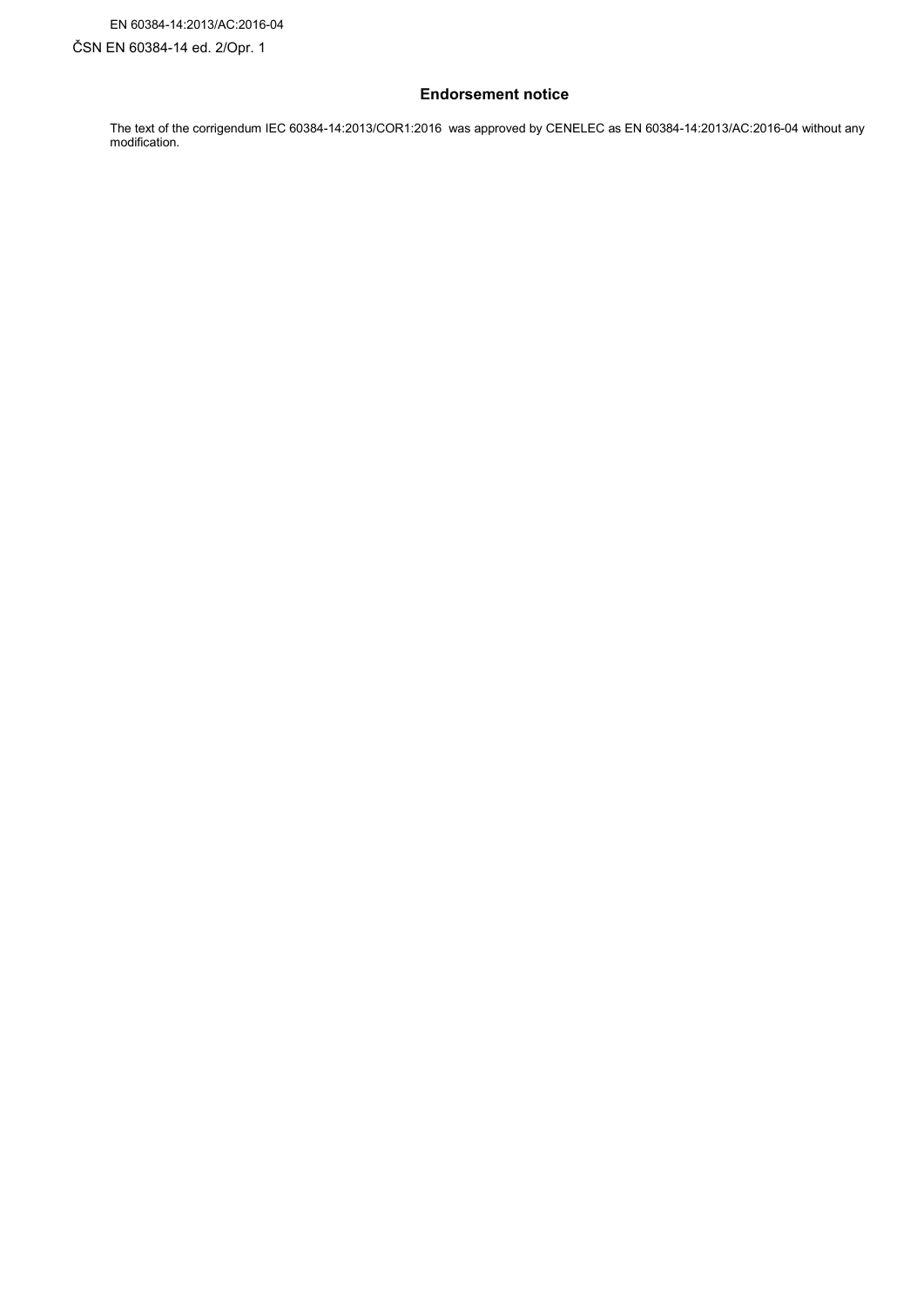IEC 60384-14:2013/COR1:2016 – 1 – © IEC 2016

# INTERNATIONAL ELECTROTECHNICAL COMMISSION

# COMMISSION ÉLECTROTECHNIQUE INTERNATIONALE

 $\overline{\phantom{a}}$ 

**IEC 60384-14 Edition 4.0 2013-06** 

**FIXED CAPACITORS FOR USE IN ELECTRONIC EQUIPMENT –** 

**Part 14: Sectional specification – Fixed capacitors for electromagnetic interference suppression and connection to the supply mains**

**IEC 60384-14 Édition 4.0 2013-06**

**CONDENSATEURS FIXES UTILISÉS DANS LES EQUIPEMENTS ÉLECTRONIQUES –** 

**Partie 14: Spécification intermédiaire – Condensateurs fixes d'antiparasitage et raccordement à l'alimentation**

# **CORRIGENDUM 1**

### **4.2.5.2 Requirements 4.2.5.2 Exigences**

**Table 11 – Insulation resistance – Safety tests only**

*Replace the existing footnote to table* <sup>a</sup> *by the following new text:* 

a For capacitors with ester-impregnated paper dielectric, the values of the table shall be replaced respectively by the values 500, 1 500 and 2 000.

#### **Table 12 – Insulation resistance – Safety and performance tests**

*Replace the existing footnote to table* <sup>b</sup> *by the following new text:* 

b For capacitors with ester-impregnated paper dielectric, the values of the table shall be replaced respectively by the values 500, 1 500 and 2 000.

#### **Tableau 11 – Résistance d'isolement – Essai de sécurité uniquement**

*Supprimer la note de bas de tableau* <sup>a</sup> *par le nouveau texte suivant:* 

<sup>a</sup> Pour les condensateurs avec diélectrique en papier imbibé d'ester, les valeurs du tableau doivent être remplacées respectivement par les valeurs 500, 1 500 et 2 000.

#### **Tableau 12 – Résistance d'isolement – Essais de sécurité et de performances**

*Supprimer la note de bas de tableau* <sup>b</sup> *par le nouveau texte suivant:*

**b** Pour les condensateurs avec diélectrique en papier imbibé d'ester, les valeurs du tableau doivent être remplacées respectivement par les valeurs 500, 1 500 et 2 000.